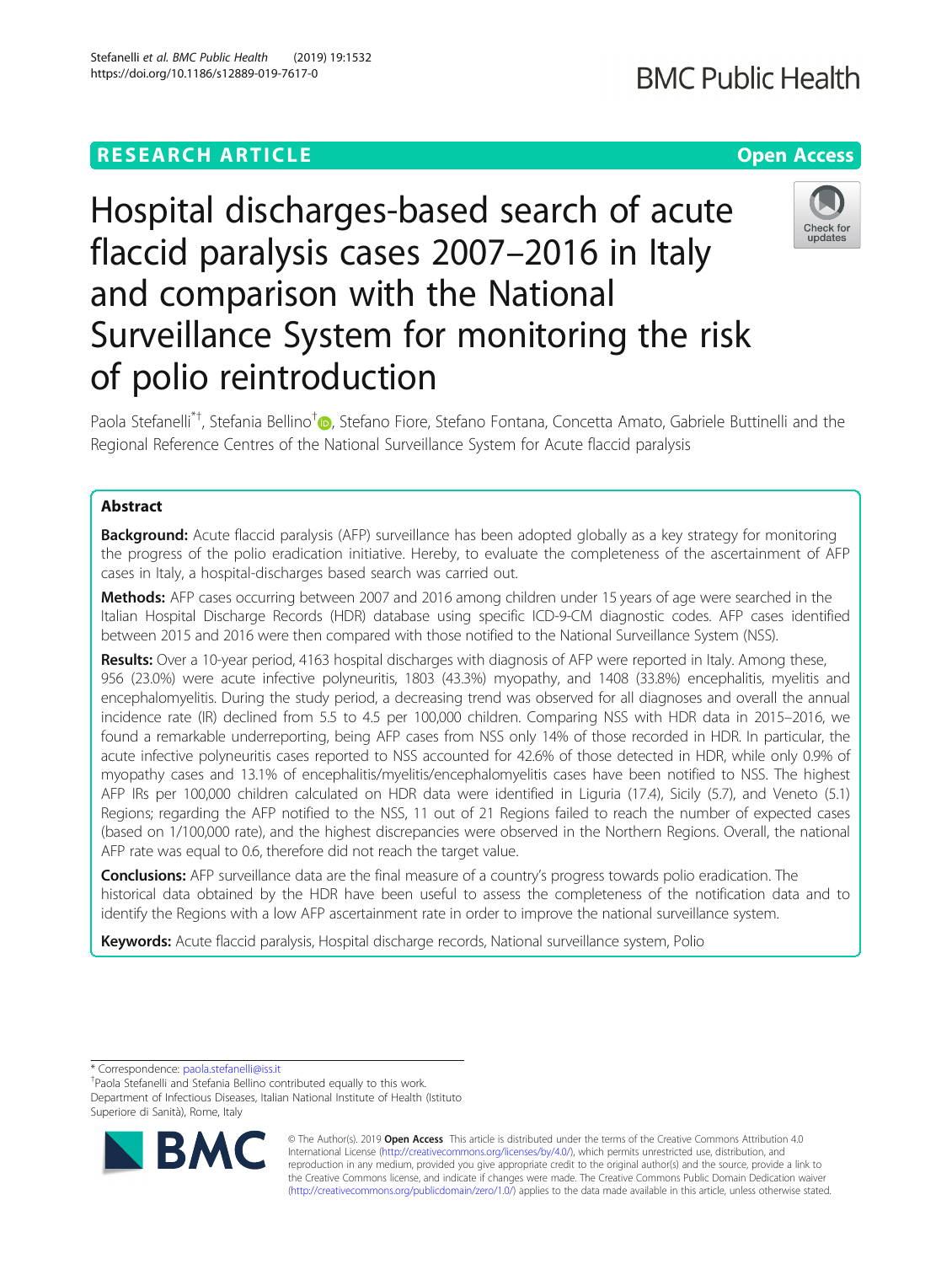# Background

The World Health Organization (WHO) recommends countries to monitor cases of acute flaccid paralysis (AFP), which is the main clinical picture of a poliovirus infection, and the poliovirus (PV) circulation, to provide accurate data for the development of appropriate prevention and control strategies [[1](#page-7-0)]. An important prerequisite for poliofree certification is that the National Surveillance System (NSS) successfully detects annually at least one case of non-polio associated AFP per 100,000 children under 15 years of age and no cases of wild polio occur for three consecutive years [[1](#page-7-0), [2\]](#page-7-0). The adequacy and quality of the AFP surveillance are assessed by the following key indicators recommended by the WHO: completeness of reporting, geographical and demographic representativeness of reporting sites, sensitivity of surveillance, completeness of case investigations and follow-up, laboratory performance [[1\]](#page-7-0). Although low levels of PV transmission have been reported in recent years, the virus is still endemic in Nigeria, Afghanistan, and Pakistan. Until the PV transmission is not interrupted, all countries remain at risk of virus importation, through population movements. Indeed, polio eradication is hampered by the international spread of poliovirus through travellers. In response to the ongoing importations of poliovirus in polio-free countries, the WHO Director General on 5th May 2014 declared the international spread of wild poliovirus to be a public health emergency of international concern [[3\]](#page-7-0).

In Italy, AFP surveillance was established in 1994, according to the WHO guidelines, but started in January 1996 as a pilot study on four Italian Regions, and was finally extended to the whole nation in 1997. The Italian National Institute of Health (Istituto Superiore di Sanità – ISS) and the Ministry of Health (MoH) coordinate the national AFP surveillance system including 20 Regional Reference Centres (RRC).

Acute flaccid paralysis is defined as any case of new onset of hypotonic weakness in a child younger than 15 years of age and includes possible diseases due to paralytic poliomyelitis, Guillain-Barré Syndrome (GBS), transverse myelitis, polyradiculoneuritis, traumatic and neoplastic neuritis [\[4\]](#page-7-0).

The present study aims to investigate the number of AFP cases reported from 2007 to 2016 in the Hospital Discharge Records (HDRs). These data were then compared with those obtained by the NSS in 2015 and 2016 for each Italian Region, in order to assess the completeness of reporting to the surveillance system.

#### Methods

# Data sources

#### Hospital discharge records

All the hospitalizations made in public and private Italian hospitals are routinely collected in the HDR database, a systematic data collection on health care at national level, including both demographic and clinical information, such as primary and secondary diagnoses, primary and secondary diagnostic/therapeutic procedures, type of discharge, and hospital length of stay [\[5](#page-7-0)]. Diagnoses and procedures are coded using the "International Classification of Diseases, 9<sup>th</sup> Revision, Clinical Modification" (ICD-9-CM).

We selected hospital discharges, among children aged less than 15 years, due to AFP based on the following ICD-9-CM codes as indicated in primary or secondary diagnoses [\[6](#page-7-0)]:

045.0X "Acute paralytic poliomyelitis specified as bulbar"

045.1X "Acute poliomyelitis with other paralysis"

357.0 "Acute infective polyneuritis" (approximates GBS)

359.9 "Myopathy, unspecified" (approximates Flaccid paralysis)

323.9 "Unspecified causes of encephalitis, myelitis, and encephalomyelitis" (approximates Acute transverse myelitis)

#### The Italian National Surveillance System for AFP

The active surveillance system was established at a national level in 1997, and it is coordinated by the ISS hosting the WHO collaborative centre for reference and research on polio. All AFP notifications included clinical and laboratory information and followed-up for residual paralysis at 60–90 days to ensure that the cases were not due to PV [\[4](#page-7-0)]. In particular, according to the WHOrecommended surveillance standard of poliomyelitis, the following criteria were considered:

clinical case definition: any child under 15 years of age with AFP or any person of any age with paralytic illness if polio is suspected;

case classification: suspected case (meets the clinical case definition) or confirmed case (presence of poliovirus in stool samples).

For all notified AFP to the RRC, stool samples were collected for laboratory confirmation. After 60 days from case notification, a follow-up questionnaire with more detailed information has to be sent to ISS and MoH to clarify the conclusive diagnosis. A first performance indicator is the number of AFP cases not due to polio per 100,000 children < 15 years of age per year, which is indicative of the sensitivity of the surveillance system  $(\geq 1)$ 100,000). A second indicator is the proportion of AFP cases (≥80%) for which stool specimens in "good" conditions were collected [\[7](#page-7-0)].

According to the national regulation, ethics approval was not required as clinical isolates were collected,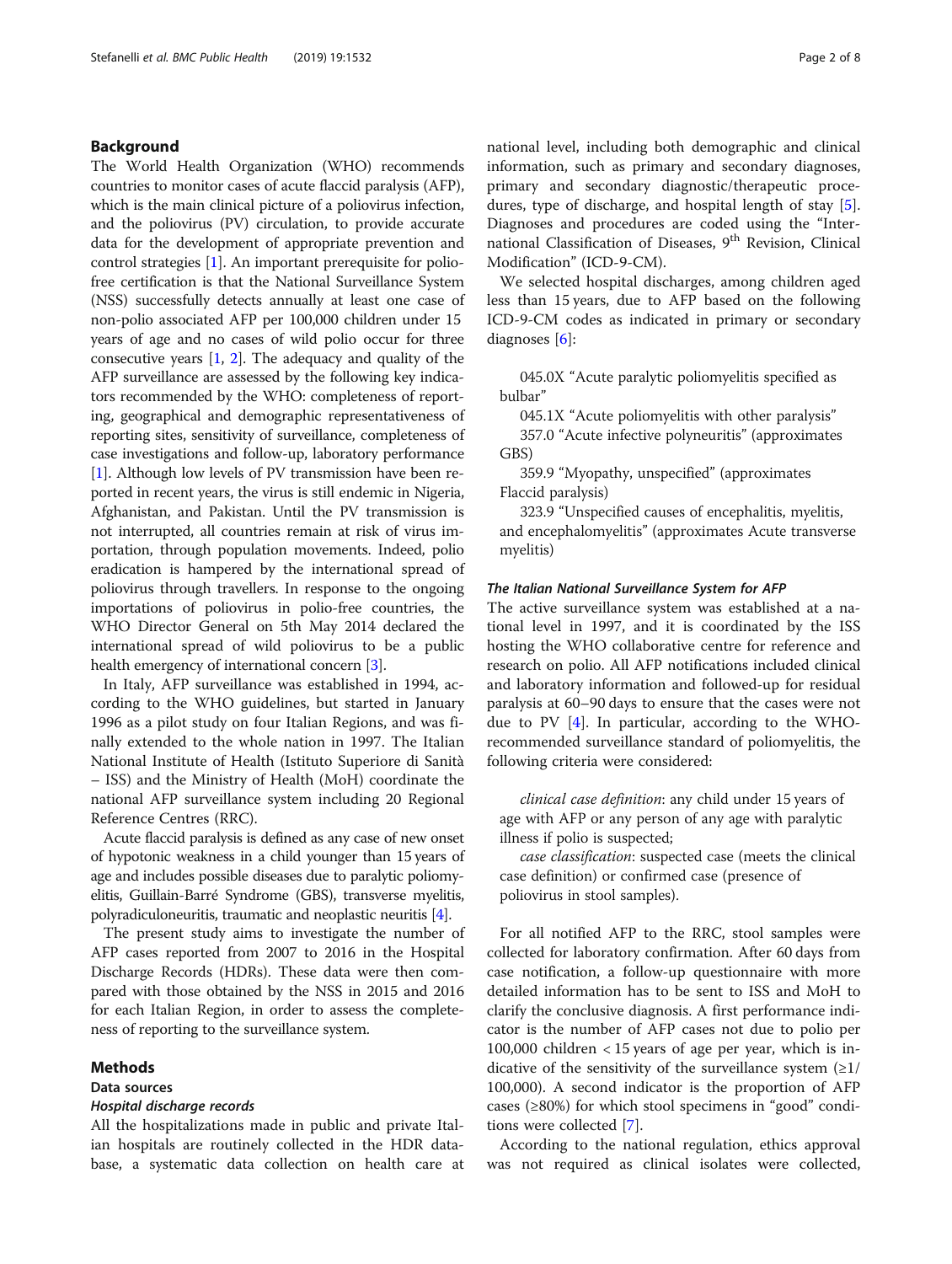processed, and stored as part of routine clinical care by the hospital laboratories participating in the network. The surveillance activities are required by the Global Polio Eradication Initiative (GPEI) of the WHO in the "Polio Eradication & Endgame Strategic Plan 2013- 2018", and by the Italian Ministry of Health (ref. 0004114–08/02/2018-DGPRE-DGPRE-P).

Data used for our study was not publically available.

# Statistical analysis

All the HDRs between 1st of January 2005 and 31st of December 2016 were extracted from the MoH database. We considered the first hospital admission in case the same patient experienced more than one event, and then we excluded all hospitalization events occurring in the years 2005 and 2006, in order to exclude patients with sequelae from previous AFP discharges.

The number of hospitalizations, both overall and by specific diagnostic codes, and the AFP incidence rates were summarized by calendar year, gender, age groups, and geographical area (i.e., Northern, Central, and Southern Italy, based on the Italian National Institute of Statistics classification – ISTAT).

For the comparison between HDR and NSS data, we focused on the last 2 years of the considered period, 2015–2016, to study in-depth not only the differences between the two databases for each Italian Region, but also to highlight the discrepancies among Regions and how those vary in the latest data available year. Therefore, the absolute number and incidence rates (IR) of AFP coming from HDR data were calculated for each Region and compared with those reported by the NSS in the same period. Moreover, differences between the number of reported and expected cases notified to the NSS were calculated, to show the degree to which a Region was over or under the target value.

Statistical analysis was performed using the Stata software, version 13 (Stata Cooperation, College Station, Texas, USA).

# Results

We identified 4163 hospital events with a diagnosis compatible with AFP between 2007 and 2016 in Italy. Most cases were clinically diagnosed as unspecified myopathy (1803, 43.3%), followed by encephalitis/myelitis/ encephalomyelitis (1408, 33.8%), and acute infective polyneuritis (956, 23.0%) (Table [1](#page-3-0)). A decreasing trend was observed for all diagnoses during the study period, and overall the annual AFP incidence rate (IR) declined from 5.5 to 4.5 per 100,000 children. In addition, the proportion of the three main diagnoses out of the total AFP cases for each calendar year remained quite stable over time. It is of note that 3 "Acute paralytic poliomyelitis specified as bulbar" cases (2 cases 045.00 unspecified type poliovirus, 1 case 045.02 poliovirus type I), and 1 "Acute poliomyelitis with other paralysis" case (045.10 unspecified type poliovirus) were incorrectly coded as ascertained after an investigation of ISS and MoH on medical records. A single vaccine-associated event, occurred in an Albanian subject before his arrival in Italy in 2014, was recorded as "Acute poliomyelitis with other paralysis, poliovirus type III".

Table [2](#page-3-0) shows the main characteristics of the AFP cases among children aged 0–14 years reported in HDR database in the last 2 years of the study period, 2015– 2016. Females were less frequently affected by AFP as compared to males [incidence rate ratio (IRR) 0.7/100, 000], and fewer cases of AFP were recorded among children aged 5–9 and 10–14 years compared to those aged 0–4 years (IRR 0.6 and 0.5 per 100,000). In addition, small differences in the AFP incidence rates were found among the three geographic areas, as the Central and Southern Italy compared to Northern Italy (the most populated area, and with more hospital services in the paediatric setting) reported an IRR of 0.9 and 0.8, respectively. Similar patterns of AFP types were observed in all geographic areas. The most common cause of AFP cases was myopathy (IR 1.9/100,000), followed by encephalitis/myelitis/encephalomyelitis (IR 1.4/100,000) and acute infective polyneuritis (0.9/100,000).

The AFP cases from HDR were compared to those reported to the NSS in 2015–2016, analysing data from each of the 20 Italian Regions (Trentino-Alto Adige Region is formed by Bolzano and Trento Autonomous Provinces) (Table [3](#page-4-0)). Twelve cases notified to the NSS were not included in the analysis, because they did not fit with the considered ICD-9-CM specific codes. Major AFP IR (per 100,000 children) coming from HDR data were detected in Liguria (17.4), Sicily (5.7) and Veneto (5.1), whereas the lowest values were recorded in Umbria (0.4) and Molise (1.4) (Fig. [1](#page-5-0)a). Of note, the highest percentages of hospitalization among non-residents were recorded in Liguria and Lazio Regions, nearly 64 and 40% respectively, indicating an interregional mobility. Regarding the AFP notified to the NSS, the completeness of reporting varied by Regions. Considering the difference between the number of reported and expected cases (based on 1/100,000 rate), 11 out of 21 Regions failed to achieve the target (values  $<$  0), and the highest discrepancies were observed in the Northern Regions (Lombardy, Emilia-Romagna, Tuscany, and Piedmont) (Fig. [1b](#page-5-0)). Campania, Lazio and Calabria were over the expected value (difference > 0), while for 7 Regions no difference was found.

Overall, the total number of AFP cases from NSS in Italy did not reach the expected value, which is nearly 83 cases considering an Italian population aged under 15 years of 8,300,000. In 2015–2016, AFP cases from NSS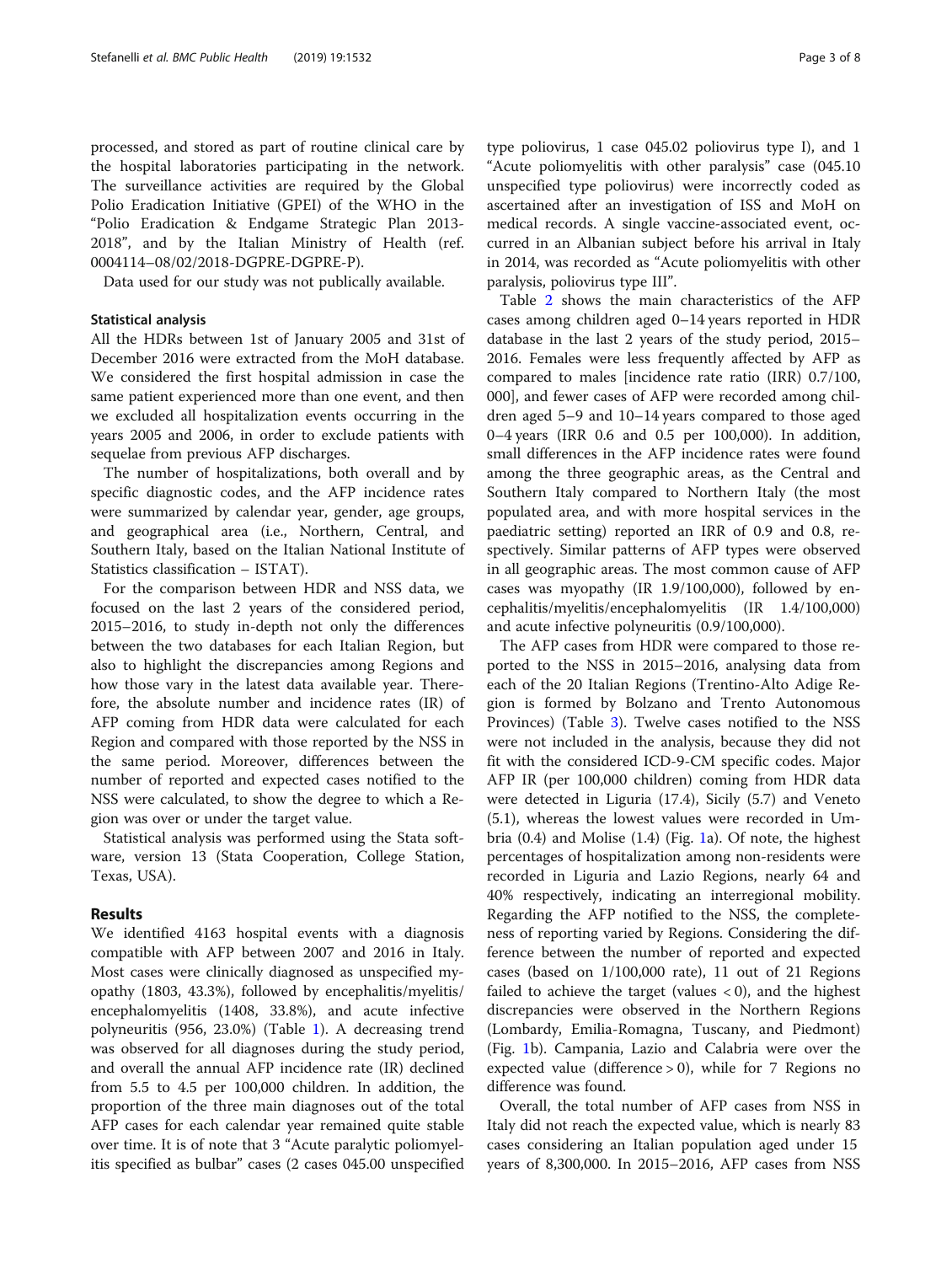| ICD-9-CM diagnosis codes |      |     | 045.0        |     | 045.1       |      | 357.0 |      | 359.9 |               | 323.9 |      |  |
|--------------------------|------|-----|--------------|-----|-------------|------|-------|------|-------|---------------|-------|------|--|
| Year                     | AFP  | IR. | N            | %   | N           | $\%$ | Ν     | $\%$ | N     | $\frac{0}{0}$ | N     | $\%$ |  |
| 2007                     | 457  | 5.5 | $\mathbf{0}$ | 0.0 | 0           | 0.0  | 117   | 25.5 | 171   | 37.3          | 169   | 36.9 |  |
| 2008                     | 463  | 5.5 | $\mathbf{0}$ | 0.0 | 0           | 0.0  | 95    | 20.5 | 217   | 46.9          | 152   | 32.8 |  |
| 2009                     | 473  | 5.6 | $\mathbf{0}$ | 0.0 | $\mathbf 0$ | 0.0  | 101   | 21.3 | 196   | 41.4          | 176   | 37.1 |  |
| 2010                     | 434  | 5.1 | $\mathbf{0}$ | 0.0 | 0           | 0.0  | 110   | 25.2 | 195   | 44.7          | 130   | 29.8 |  |
| 2011                     | 443  | 5.2 | $\mathbf{0}$ | 0.0 | 0           | 0.0  | 113   | 25.5 | 190   | 42.9          | 140   | 31.6 |  |
| 2012                     | 412  | 4.9 | $\mathbf{0}$ | 0.0 | 0           | 0.0  | 88    | 21.4 | 171   | 41.5          | 155   | 37.6 |  |
| 2013                     | 378  | 4.5 | $\mathbf{0}$ | 0.0 | 0           | 0.0  | 84    | 22.2 | 174   | 46.0          | 120   | 31.7 |  |
| 2014                     | 390  | 4.6 | $\mathbf{0}$ | 0.0 |             | 0.3  | 93    | 23.8 | 166   | 42.6          | 130   | 33.3 |  |
| 2015                     | 339  | 4.0 | $\mathbf{0}$ | 0.0 | 0           | 0.0  | 62    | 18.3 | 162   | 47.8          | 116   | 34.2 |  |
| 2016                     | 374  | 4.5 | $\mathbf{0}$ | 0.0 | 0           | 0.0  | 93    | 24.9 | 161   | 43.0          | 120   | 32.1 |  |
| 2007-2016                | 4163 | 5.0 | $\mathbf 0$  | 0.0 |             | 0.0  | 956   | 23.0 | 1803  | 43.3          | 1408  | 33.8 |  |

<span id="page-3-0"></span>Table 1 Acute flaccid paralysis cases and incidence rates, Italy 2007-2016

Data were extracted from Hospital Discharge Records [[5](#page-7-0)]

Italian population data were obtained from ISTAT database [\(www.demo.istat.it](http://www.demo.istat.it))

Five cases presented more than one diagnosis

ICD-9-CM diagnosis codes: 045.0 "Acute paralytic poliomyelitis specified as bulbar";

045.1 "Acute poliomyelitis with other paralysis"; 357.0 "Acute infective polyneuritis";

359.9 "Myopathy, unspecified"; 323.9 "Unspecified causes of encephalitis, myelitis, and encephalomyelitis"

357.0 code approximates Guillain-Barré Syndrome; 359.9 code approximates Flaccid paralysis; 323.9 code approximates Acute transverse myelitis

AFP acute flaccid paralysis, IR incidence rate  $\times$  100,000

| <b>Table 2</b> Defined and connect characteristics of Active Fraction ratalysis cases, italy 2013-2010 |        |         |     |                          |             |  |  |  |  |  |  |  |
|--------------------------------------------------------------------------------------------------------|--------|---------|-----|--------------------------|-------------|--|--|--|--|--|--|--|
| $AFP = 713$                                                                                            | Number | Percent | IR  | <b>IRR</b>               | 95% CI IRR  |  |  |  |  |  |  |  |
| Gender                                                                                                 |        |         |     |                          |             |  |  |  |  |  |  |  |
| Male                                                                                                   | 430    | 60.3    | 5.0 | -                        |             |  |  |  |  |  |  |  |
| Female                                                                                                 | 283    | 39.7    | 3.5 | 0.7                      | $0.6 - 0.8$ |  |  |  |  |  |  |  |
| Class of age (years)                                                                                   |        |         |     |                          |             |  |  |  |  |  |  |  |
| $0 - 4$                                                                                                | 322    | 45.2    | 6.2 | $\overline{\phantom{0}}$ |             |  |  |  |  |  |  |  |
| $5 - 9$                                                                                                | 198    | 27.8    | 3.5 | 0.6                      | $0.5 - 0.7$ |  |  |  |  |  |  |  |
| $10 - 14$                                                                                              | 193    | 27.1    | 3.4 | 0.5                      | $0.5 - 0.7$ |  |  |  |  |  |  |  |
| Nationality                                                                                            |        |         |     |                          |             |  |  |  |  |  |  |  |
| Italian                                                                                                | 627    | 87.9    | 4.2 | -                        |             |  |  |  |  |  |  |  |
| Other                                                                                                  | 86     | 12.1    | 4.6 | 1.1                      | $0.9 - 1.4$ |  |  |  |  |  |  |  |
| Geographic area                                                                                        |        |         |     |                          |             |  |  |  |  |  |  |  |
| North                                                                                                  | 357    | 50.1    | 4.7 | -                        |             |  |  |  |  |  |  |  |
| Centre                                                                                                 | 132    | 18.5    | 4.1 | 0.9                      | $0.7 - 1.1$ |  |  |  |  |  |  |  |
| South                                                                                                  | 224    | 31.4    | 3.8 | 0.8                      | $0.7 - 1.0$ |  |  |  |  |  |  |  |
| Clinical characteristics                                                                               |        |         |     |                          |             |  |  |  |  |  |  |  |
| Acute infective polyneuritis (357.0)                                                                   | 155    | 21.7    | 0.9 | -                        |             |  |  |  |  |  |  |  |
| Myopathy, unspecified (359.9)                                                                          | 323    | 45.2    | 1.9 | 2.1                      | $1.7 - 2.6$ |  |  |  |  |  |  |  |
| Unspecified causes of encephalitis, myelitis, and encephalomyelitis (323.9)                            | 236    | 33.1    | 1.4 | 1.6                      | $1.3 - 1.9$ |  |  |  |  |  |  |  |

Table 2 Demographic and clinical characteristics of Acute Flaccid Paralysis cases, Italy 2015–2016

Data were extracted from Hospital Discharge Records [[5](#page-7-0)]

Italian population data were obtained from ISTAT database [\(www.demo.istat.it](http://www.demo.istat.it))

357.0 code approximates Guillain-Barré Syndrome; 359.9 code approximates Flaccid paralysis; 323.9 code approximates Acute transverse myelitis

AFP acute flaccid paralysis, IR incidence rate  $\times$  100,000 population, IRR incidence rate ratio, CI confidence interval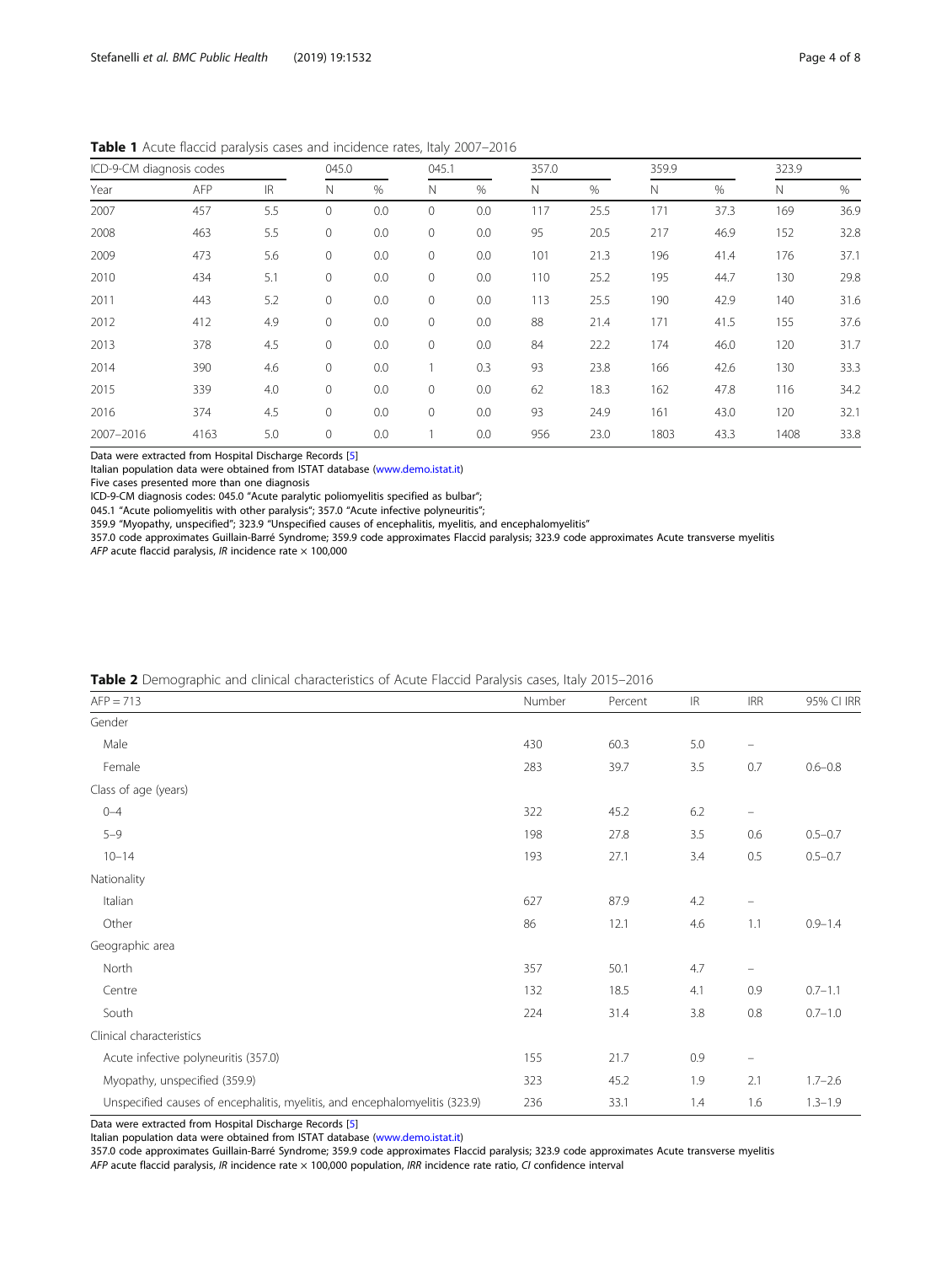| Regions               | AFP 2015       |        |                |        | 357.0      |                | 359.9          |              | 323.9          |              | AFP 2016   |        |            |        | 357.0      |                | 359.9        |            | 323.9          |    |
|-----------------------|----------------|--------|----------------|--------|------------|----------------|----------------|--------------|----------------|--------------|------------|--------|------------|--------|------------|----------------|--------------|------------|----------------|----|
|                       | <b>HDR</b>     | HDR IR | <b>NSS</b>     | NSS IR | <b>HDR</b> | <b>NSS</b>     | <b>HDR</b>     | <b>NSS</b>   | <b>HDR</b>     | <b>NSS</b>   | <b>HDR</b> | HDR IR | <b>NSS</b> | NSS IR | <b>HDR</b> | <b>NSS</b>     | <b>HDR</b>   | <b>NSS</b> | HDR NSS        |    |
| Piedmont              | 19             | 3.3    | 3              | 0.5    | 4          | 3              | 7              | $\mathbf{0}$ | 8              | $\mathbf{0}$ | 27         | 4.8    | 5          | 0.9    | 3          | $\overline{2}$ | 11           | 2          | 13             |    |
| Valle d'Aosta         |                | 5.6    | 0              | 0.0    |            | 0              | 0              | $\mathbf{0}$ | 0              | $\mathbf{0}$ | 0          | 0.0    | 0          | 0.0    | 0          | 0              | $\Omega$     | $\Omega$   | 0              | 0  |
| Lombardy              | 60             | 4.2    | 4              | 0.3    | 10         | 2              | 28             | 0            | 22             | 2            | 57         | 4.0    | 14         | 1.0    | 15         | 8              | 25           | 0          | 17             | 6  |
| A.P. Bolzano          | 0              | 0.0    | $\mathbf{0}$   | 0.0    | 0          | $\mathbf{0}$   | $\circ$        | $\mathbf{0}$ | $\circ$        | $\mathbf{0}$ | 5          | 6.0    | 3          | 3.6    | 3          | 3              |              | 0          |                | 0  |
| A.P. Trento           |                | 1.2    | 1              | 1.2    |            |                | 0              | $\mathbf{0}$ | 0              | 0            | 3          | 3.8    |            | 1.3    |            |                |              | 0          |                | 0  |
| Veneto                | 33             | 4.8    | 3              | 0.4    | 4          | 3              | 16             | $\mathbf{0}$ | 13             | $\mathbf{0}$ | 37         | 5.4    | 10         | 1.5    | 10         | 9              | 12           | 0          | 15             |    |
| Friuli-Venezia Giulia | 3              | 1.9    | 0              | 0.0    |            | $\mathbf{0}$   | 2              | $\mathbf{0}$ |                | 0            | 4          | 2.6    | 0          | 0.0    | 2          | 0              | 2            | $\Omega$   | $\Omega$       | 0  |
| Liguria               | 35             | 19.2   | 0              | 0.0    | 2          | 0              | 28             | $\mathbf{0}$ | 5              | $\mathbf{0}$ | 28         | 15.6   |            | 0.6    | 2          |                | 22           | $\Omega$   | $\overline{4}$ | 0  |
| Emilia-Romagna        | 13             | 2.2    | $\overline{4}$ | 0.7    | 4          | 2              | 5              | $\mathbf{0}$ | $\overline{4}$ | 2            | 31         | 5.2    |            | 0.2    | 11         | 0              | 10           | $\Omega$   | 10             |    |
| Tuscany               | 23             | 4.8    | 0              | 0.0    |            | $\mathbf{0}$   | 14             | $\mathbf{0}$ | 8              | $\mathbf{0}$ | 14         | 2.9    | 3          | 0.6    | 3          | 3              | 8            | 0          | 3              | 0  |
| Umbria                | 0              | 0.0    | $\mathbf{1}$   | 0.9    | $\Omega$   | $\mathbf{0}$   | 0              | $\mathbf{0}$ | $\mathbf{0}$   | 1            |            | 0.9    | 0          | 0.0    | 0          | 0              |              | 0          | 0              | 0  |
| Marche                | 8              | 3.9    | $\mathbf{1}$   | 0.5    | 3          | $\mathbf 0$    | 3              | $\mathbf{0}$ | $\overline{2}$ |              | 10         | 5.0    |            | 0.5    | 3          | 0              | 6            | 0          |                |    |
| Lazio                 | 41             | 5.0    | 2              | 0.2    | 10         | 2              | 26             | $\mathbf{0}$ | 5              | $\mathbf{0}$ | 35         | 4.3    | 5          | 0.6    | 10         | 3              | 19           | $\Omega$   | 6              | 2  |
| Abruzzi               | 6              | 3.5    | 2              | 1.2    |            |                |                | $\mathbf 0$  | 4              |              | 7          | 4.1    | 0          | 0.0    | 1          | 0              | 2            | $\Omega$   | 4              | 0  |
| Molise                |                | 2.7    | 0              | 0.0    | 0          | 0              | 0              | $\circ$      |                | 0            | 0          | 0.0    | 0          | 0.0    | $\Omega$   | 0              | $\circ$      | $\Omega$   | $\Omega$       | 0  |
| Campania              | 16             | 1.8    | 7              | 0.8    | 6          | $\overline{4}$ | 7              | $\circ$      | 3              | 3            | 20         | 2.2    | 0          | 0.0    | 5          | 0              | 10           | $\Omega$   | 5              | 0  |
| Apulia                | 22             | 3.8    | 5              | 0.9    | 2          | 5              | 7              | $\circ$      | 13             | $\mathbf{0}$ | 27         | 4.8    | 8          | 1.4    | 9          | 3              | 6            | 0          | 11             | 5  |
| Basilicata            | $\overline{2}$ | 2.7    | 0              | 0.0    | 0          | $\mathbf{0}$   |                | $\circ$      |                | $\mathbf{0}$ |            | 1.4    | 0          | 0.0    | 0          | 0              | $\mathbf{0}$ | $\Omega$   |                | 0  |
| Calabria              | 7              | 2.6    | $\mathbf{1}$   | 0.4    | 3          |                | $\overline{2}$ | $\mathbf{0}$ | $\overline{2}$ | $\mathbf{0}$ | 13         | 4.8    | 0          | 0.0    | 4          | 0              | 3            | $\Omega$   | 6              | 0  |
| Sicily                | 39             | 5.3    | 5              | 0.7    | 6          | 3              | 13             | $\circ$      | 20             | 2            | 45         | 6.2    | 7          | 1.0    | 7          | 5              | 19           |            | 19             |    |
| Sardinia              | 9              | 4.5    | $\mathbf{1}$   | 0.5    | 3          |                | 2              | $\mathbf{0}$ | 4              | $\mathbf{0}$ | 10         | 5.1    |            | 0.5    | 4          | 0              | 3            | $\Omega$   | 3              |    |
| Italy                 | 339            | 4.0    | 40             | 0.5    | 62         | 28             | 162            | $\mathbf{0}$ | 116            | 12           | 375        | 4.5    | 60         | 0.7    | 93         | 38             | 161          | 3          | 120            | 19 |

<span id="page-4-0"></span>Table 3 Acute Flaccid Paralysis cases and incidence rates: comparison between Hospital Discharge Records and National Surveillance System, Italy 2015–2016

Data were extracted from Hospital Discharge Records; Italian population data were obtained from ISTAT database ([www.demo.istat.it\)](http://www.demo.istat.it) AFP acute flaccid paralysis, HDR Hospital Discharge Records [[5\]](#page-7-0), NSS National Surveillance System [[4](#page-7-0)], IR Incidence rate. ICD-9-CM diagnosis codes: 357.0 "Acute

infective polyneuritis"; 359.9 "Myopathy, unspecified"; 323.9 "Unspecified causes of encephalitis, myelitis, and encephalomyelitis"

were 14% of those obtained by HDR data, indicating a high level of underreporting at a national level. Specifically, only 42.6% of acute infective polyneuritis cases, 13.1% of encephalitis/myelitis/encephalomyelitis cases, and 0.9% of myopathy cases reported in HDR were notified to the NSS.

# **Discussion**

The present study aimed to evaluate the AFP surveillance system over a 10-year period in Italy by comparing data obtained from HDR with those from NSS in the last 2 years by each Italian region. The comparison indicates that NSS data are affected by underreporting, since the AFP cases from NSS were only 14% of those recorded in HDR during the years 2015–2016. Specifically, the percentage of notified cases differs by clinical diagnosis being almost absent for unspecified myopathies (359.9 ICD-9-CM code), and very low for encephalitis/myelitis/ encephalomyelitis with unspecified causes (323.9 ICD-9- CM code), while GBS cases (included in 357.0 ICD-9- CM code) have been notified. Even the underreporting

exists, the NSS still plays a crucial role in identifying AFP cases that would remain undetected due to the disadvantage of HDRs, since they have the limitation that is not based on specific case definitions, and therefore not extremely accurate. This is demonstrated by coding errors for the discharge diagnoses of four not confirmed cases of poliomyelitis, lacking the requirement for a laboratory-based confirmation.

Although poliomyelitis has historically been responsible for most cases of flaccid paralysis infectionrelated, non-polio enteroviruses were well known to be associated with AFP/Acute Flaccid Myelitis (AFM) [\[8](#page-7-0)]. In particular, enterovirus D68 (EV-D68) has become increasingly recognized in the context of enhanced surveillance for polio-like diseases [\[9](#page-7-0)]. Large outbreaks of EV-D68 occurred in the United States, Canada, and Europe in 2014 and 2016, temporally and geographically associated with an increase in AFM [[10](#page-7-0)]. During 2018, the United Kingdom described an increase in reports of AFP cases, with many cases diagnosed as the AFM occurred mainly among preschool children [\[11](#page-7-0)].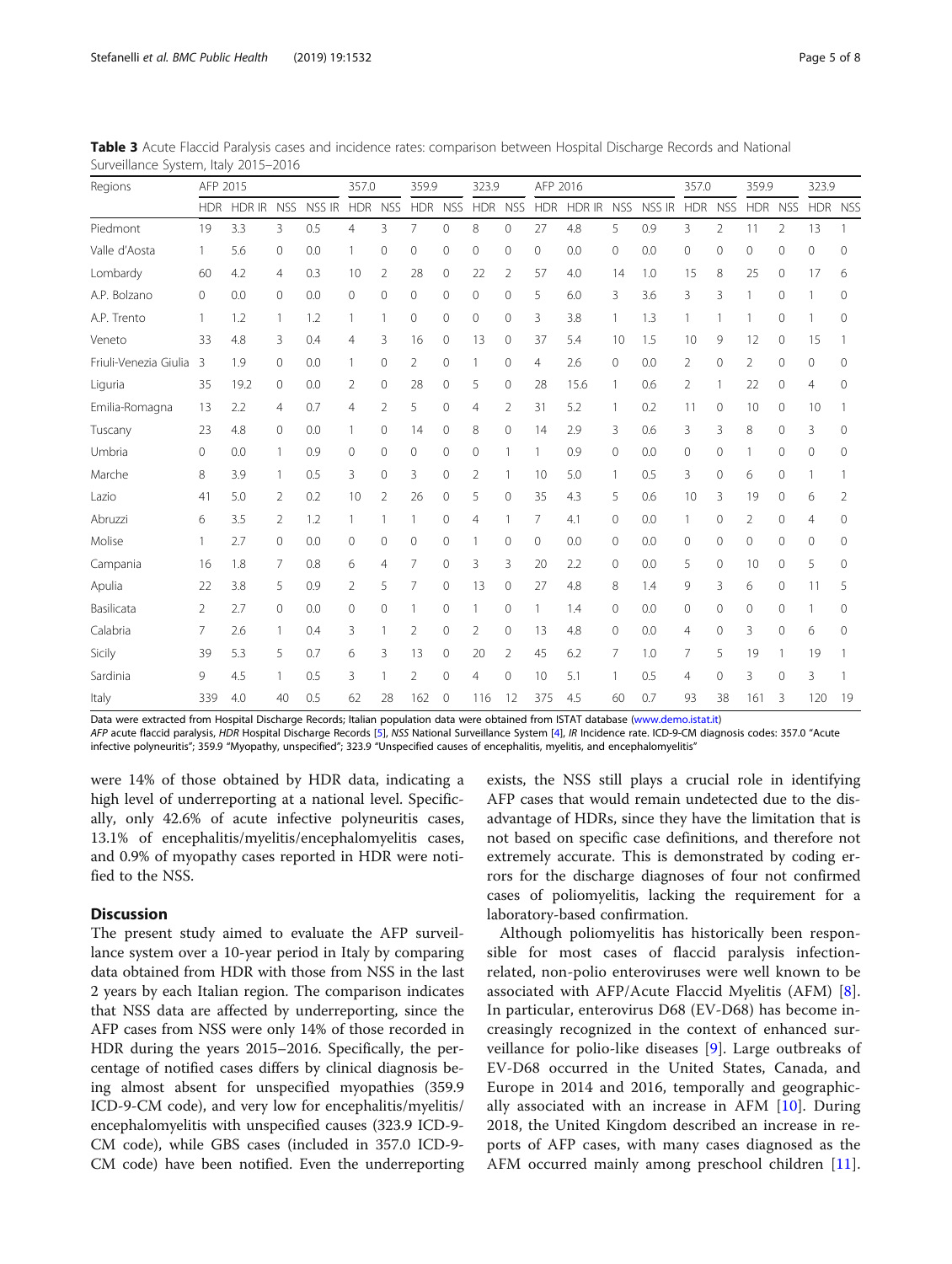

<span id="page-5-0"></span>

In Italy, data on EV-D68 circulation are not systematically collected in the context of AFP surveillance.

In Italy, the last case of indigenous poliomyelitis due to a wild poliovirus occurred in 1982, while in 1988 the last imported case of polio infection was reported. Polio vaccination became mandatory in 1966 for children within the first year of age; in 2002, the inactivated Salk polio vaccine (IPV) completely replaced the Sabin oral polio vaccine (OPV) for safety reasons and risk-benefit considerations. The current National Vaccination Plan for 2017–2019 includes a primary vaccination with three doses at 3, 5, and 11 months of age and booster doses at 6 and 12–18 years of age [[12](#page-7-0)]. Currently, in the EU area, Bosnia and Herzegovina, Romania and Ukraine are considered countries with a high risk of polio outbreak following the importation of wild PV or emergence of circulating vaccinederived PV due to suboptimal vaccination program performance and low immunity of the population [[7](#page-7-0)]. Furthermore, several middle-income countries were considered at intermediate risk of polio transmission, as vaccination coverage appears to be declining and the quality of poliovirus surveillance is not optimal [[13](#page-7-0)]. Moreover, in the three remaining endemic countries, Afghanistan, Pakistan and Nigeria, poliovirus transmission continued in 2018 [\[14\]](#page-7-0).

In this scenario, maintaining a high vaccination coverage against polio minimizes the risk of spreading the disease in case of importation, and a highly sensitive surveillance system for AFP is essential to monitor polio-free status certification, and to respond to vaccinederived polioviruses outbreaks, which could circulate for several years after ending the use of OPV.

As established by the WHO, at least 1 case of nonpolio AFP should be detected annually per 100,000 population under 15 years of age, which is an adequate quality of the surveillance system [\[1](#page-7-0)]. However, since the beginning of the NSS, the average value of the non-polio AFP rate was 0.7 in Italy and reached the target level only in 2003. Of note, this value is in line with the average AFP detection rate (0.6/100,000) from 1998 to 2015 in Spain [[15\]](#page-7-0). In this country, the quality of AFP surveillance has decreased over time, particularly after the switch from OPV to IPV, reflecting the loss of awareness about polio, when it is very unlikely that cases of paralysis produced by wild PV or associated with the vaccine-derived PV will occur. However, notifications and hospital admissions with a clinical diagnosis compatible with AFP have followed the same pattern, indicating that, despite the underreporting, the surveillance works relatively well. Overall, in regions certified as polio-free for many years (the Americas in 1994,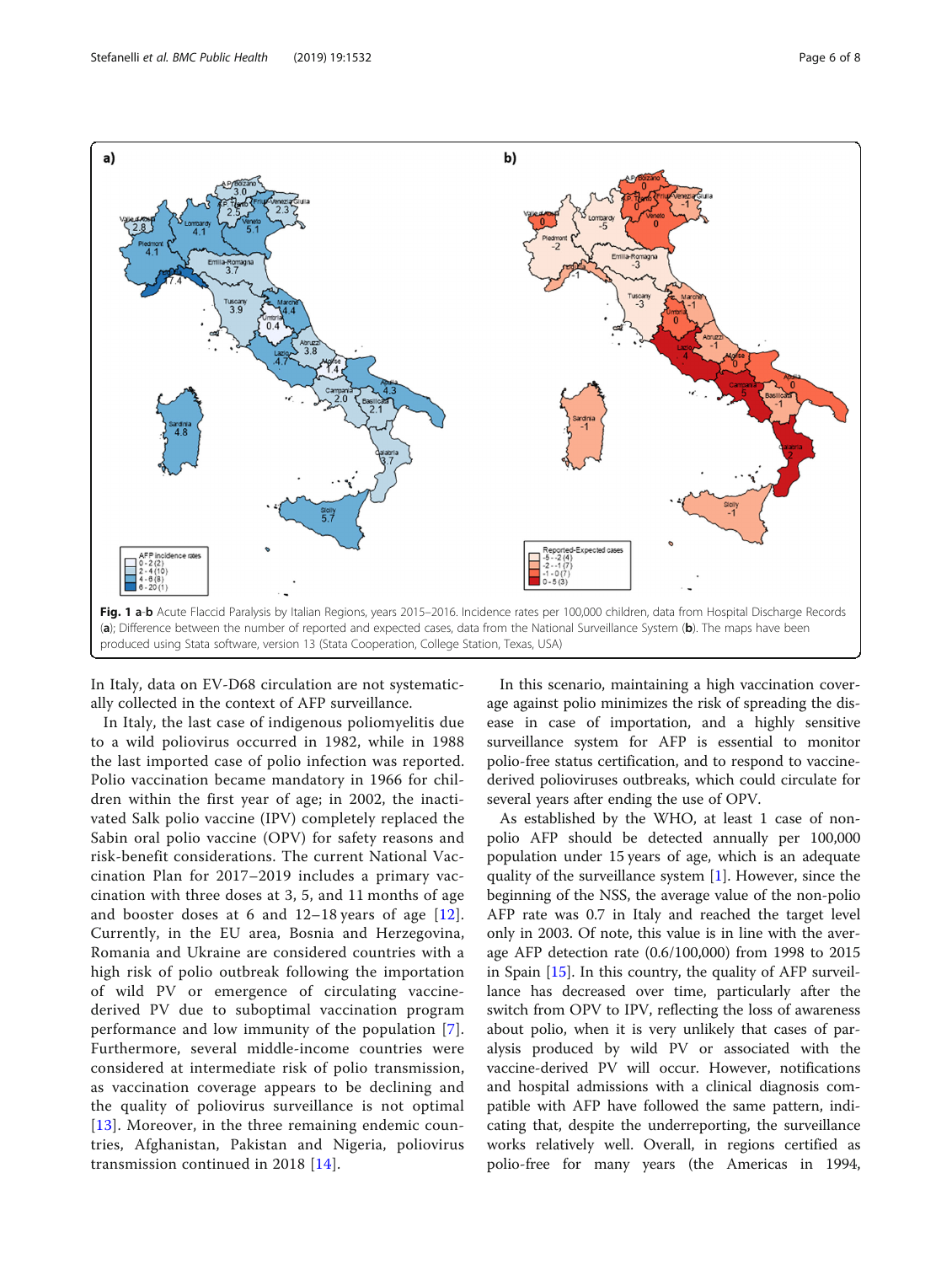Western Pacific Region in 2000, and WHO European Region in 2002  $[2]$ , the sensitivity and quality of AFP reports decreased over time [[16](#page-7-0)].

In our country, several possible reasons have been identified that contribute to the underreporting in AFP surveillance system: the long absence of polio in Italy with consequently loss of interest in preventive issues and maintainance of polio-free status; the lack of knowledge and awareness of clinicians to associate the surveillance with non-polio AFP; the presence of a confirmed alternative diagnosis. Specifically, some paediatricians could equate AFP only to acute poliomyelitis and not with a wide range of conditions that AFP can present, such as making a specific diagnosis of GBS rather than labelling a case as AFP. Indeed, the widespread eradication of poliomyelitis has led to GBS becoming the most frequent cause of acute and sub-acute flaccid paralysis. Furthermore, the scarce notification of AFP cases could be related to the physicians' lack of knowledge of the surveillance criteria and of the importance of reporting and investigating all AFP cases, or finally could be due to management problems that are much more evident in some parts of Italy. Overall, several efforts could be made to enhance and strengthen the surveillance activities, by increasing awareness of optimal investigation and management of cases, as well as specific training to increase knowledge among clinicians, microbiologists, public health specialists and other key partners involved in notifiable disease reporting. In addition, laboratory testing for non-polio enteroviruses could be implemented both to monitor polio eradication and to establish sensitive surveillance to detect other enteroviruses that cause severe symptoms such as EV-D68.

## Conclusions

Our study shows that the Italian AFP surveillance system is affected by underreporting and that the completeness of reporting varies by Italian Regions. Therefore, it is important to closely monitor the activity of the various paediatric centres in the country to improve the quality of the surveillance system. Furthermore, the regular adoption of the cross-evaluation of notified data, also through the review of HDRs, could help to plan effective actions for the improvement of the NSS.

#### Abbreviations

AFP: Acute flaccid paralysis; GBS: Guillain-barré syndrome; HDR: Hospital discharge records; ICD-9-CM: International Classification of Diseases, 9th Revision, Clinical Modification; IPV: Inactivated salk polio vaccine; IR: Incidence rate; ISS: Istituto Superiore di Sanità; MoH: Ministry of Health; NSS: National Surveillance System; OPV: Oral polio vaccine; PV: Poliovirus; RRC: Regional Reference Centres; WHO: World Health Organization

#### Acknowledgements

The authors thank Alessandra D'Alberto, Department of Prevention of Communicable Diseases and International Prophylaxis of the Italian Ministry of Health.

§Regional Reference Centres of the National Surveillance System for Acute flaccid paralysis: Filippo Ansaldi - Dipartimento di Scienze della Salute,Università degli Studi di Genova; Sandro Binda, Laura Pellegrinelli - Dipartimento di Scienze Biomediche per la Salute, Università degli Studi di Milano;Guglielmo Bonaccorsi, Chiara Lorini - Dipartimento di Scienze della Salute, Università degli Studi di Firenze; Silvio Brusaferro – Dipartimento di AreaMedica dell'Università degli studi di Udine; Barbara Camilloni - Dipartimento di Medicina, Università degli Studi di Perugia; Benita Capannolo, CristianaMancini – Dipartimento di prevenzione ASL 1 Abruzzo, L'Aquila; Valter Carraro - Azienda Provinciale per i Servizi Sanitari, Dipartimento di Prevenzione,Trento; Paolo Castiglia, Antonella Arghittu - Dipartimento di Scienze Mediche, Chirurgiche e Sperimentali, Azienda Ospedaliero Universitaria- Universitàdegli Studi di Sassari; Marcello Mario D'Errico - Dipartimento di Scienze Biomediche e Sanità Pubblica, Università Politecnica delle Marche, Ancona;Carlo De Stefano - Ospedale San Carlo, Potenza; Alfredo Focà - Dipartimento di Scienze Mediche, Università Magna Grecia di Catanzaro; CinziaGerminario, Angela Larocca - Dipartimento di Scienze Biomediche e Oncologia Umana, Università degli Studi di Bari Aldo Moro; Giovanni M.Giammanco, Simona De Grazia - Dipartimento Promozione della Salute, Materno-Infantile, di Medicina Interna e Specialistica di Eccellenza, Universitàdegli Studi di Palermo; Guido Maria Grasso - Dipartimento di Medicina e Scienze della Salute, Università degli Studi del Molise, Campobasso; Danielal ombardi - SeREMI ASL AL, Alessandria; Francesca Russo, Giuseppina Napoletano, Francesca Zanella - Direzione Prevenzione, Sicurezza Alimentare,Veterinaria della Regione Veneto, Venezia; Silvia Spertini – Azienda Sanitaria dell'Alto Adige, Dipartimento di Prevenzione, Bolzano; Licia Veronesi,Paola Affanni - Dipartimento di Medicina e Chirurgia, Università di Parma; Maria Triassi, Francesca Pennino - Dipartimento di Sanità Pubblica, Universitàdegli Studi Federico II, Napoli; Francesco Vairo - Servizio regionale per la sorveglianza e il controllo delle malattie infettive (SERESMI) - Regione Lazio,Istituto nazionale per le malattie infettive Lazzaro Spallanzani, Roma

#### Authors' contributions

Regional Reference Centres of the National Surveillance System for Acute flaccid paralysis. PS conceived the study and wrote the manuscript. SB performed the statistical analysis and wrote the manuscript. SFi, SF and CA participated actively in the AFP surveillance together with GB. All authors read and approved the manuscript.

#### Funding

This work was partially supported by a grant from the Italian Ministry of Health, "National surveillance of the acute flaccid paralysis and research of poliovirus and other enteroviruses in immunodeficient patients and in the environment", 2015–2016, for the laboratory activities within the surveillance of AFP in Italy. The design of the present study, analysis, and interpretation of data were performed by the ISS, Department of Infectious Diseases as Reference National Laboratory for AFP. The surveillance system was included in the Decree of the President of the Council of Ministers, 3rd March 2017.

### Availability of data and materials

Data supporting the results reported in the article include the Hospital discharge records and the National surveillance system database. HDR data are sent by hospitals to the Regional Health Authorities that transmit the database to the Ministry of Health. The database is available at the Istituto Superiore di Sanità as agreed with the "Collaboration agreement between the Ministry of Health and ISS for the use of Hospital discharge information flow to conduct studies in Public Health". Regarding the AFP National Surveillance System database, all records are shared with the Italian Ministry of Health, as the competent body for the AFP surveillance in Italy. Data are available from the authors upon reasonable request and with permission of the Italian Ministry of Health.

#### Ethics approval and consent to participate

Ethics approval was not required as clinical isolates were collected, processed, and stored as part of routine clinical care by the collaborating hospital laboratories participating in the network. As our study did not involve interventions or additional clinical samples to be collected, no consent to participate was required. The surveillance activities are within the Global Polio Eradication Initiative (GPEI) of the WHO in the "Polio Eradication